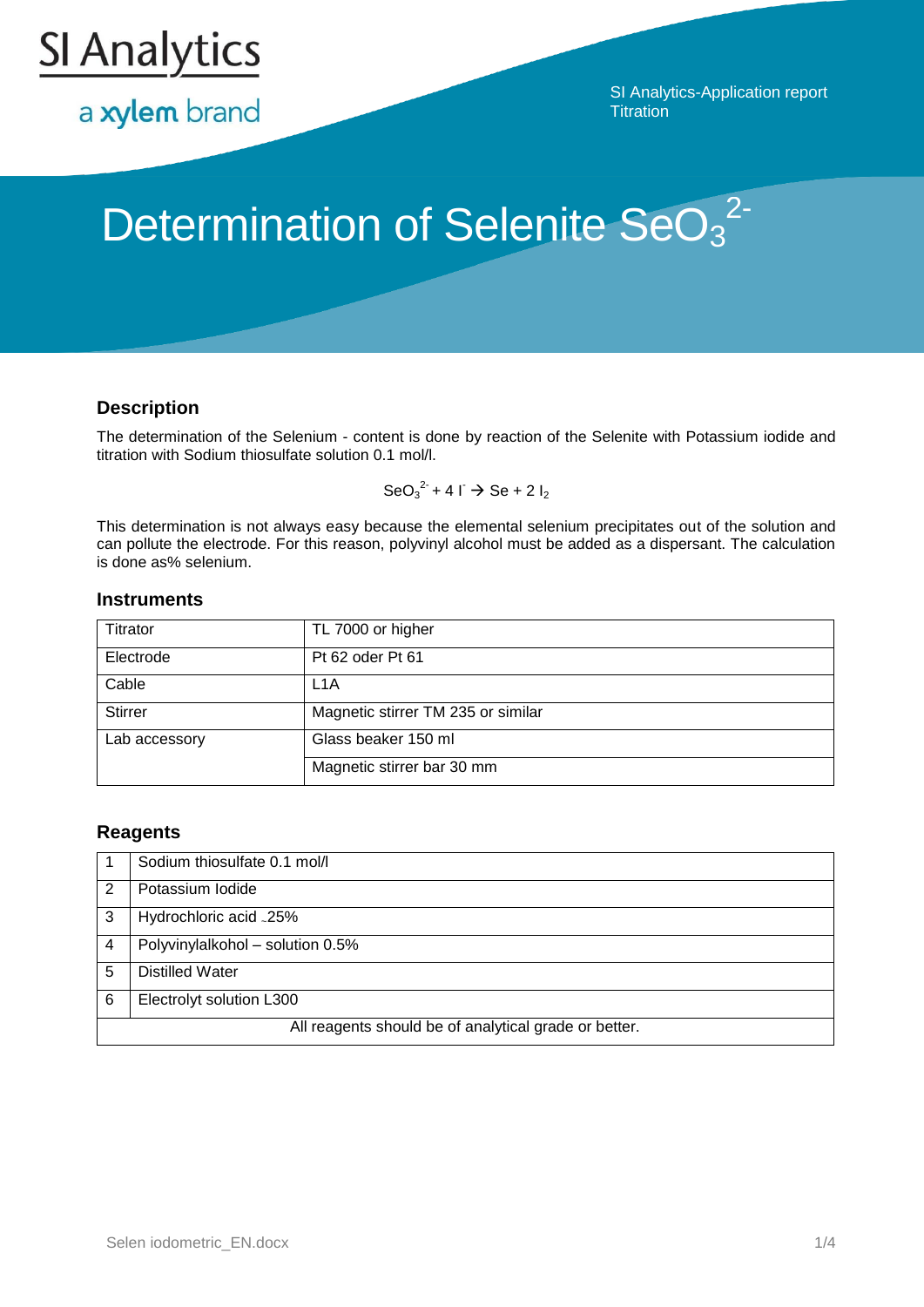## **Titration procedure**

### **Reagents**

The titer determination of the  $Na<sub>2</sub>S<sub>2</sub>O<sub>3</sub>$  - solution is carried out as described in the application report "Titer determination of  $Na<sub>2</sub>S<sub>2</sub>O<sub>3</sub>$ ".

Polyvinyl alcohol - solution 0.5%

0.5 g of polyvinyl alcohol are dissolved in 100 ml of distilled water with heating.

#### **Cleaning of the electrode**

The electrode is rinsed with distilled water. The electrolyte solution L300 is suitable for storage.

#### **Sample preparation**

The sample is weighed into a 150 ml beaker and made up to about 70 ml with distilled water and 5 ml of HCl 25% are added. For basic samples, more HCl may be needed. After dissolving the sample, 1 ml of the polyvinyl alcohol solution and 1-1.5 g of KI are added. The solution turns reddish-brown and becomes cloudy. Then it is titrated with sodium thiosulfate 0.1 mol / l. The consumption should be about 10 - 40 ml.

The amount of sample should be adjusted to the selenium content.

| Selenium content [% Se] | Sample [g]     |  |
|-------------------------|----------------|--|
| $~1.50\%$               | $0.1 - 0.15$   |  |
| $~1.5\%$                | $0, 8 - 1, 2g$ |  |

For inhomogeneous samples, e.g. mixtures of solid Sodium selenite with fillers, it may be necessary to dissolve a larger amount of sample and titrate an aliquot of it.

If the electrode is rapidly polluted by precipitated selenium and the titration curve becomes more noisy, it may be better to dilute the sample more strongly.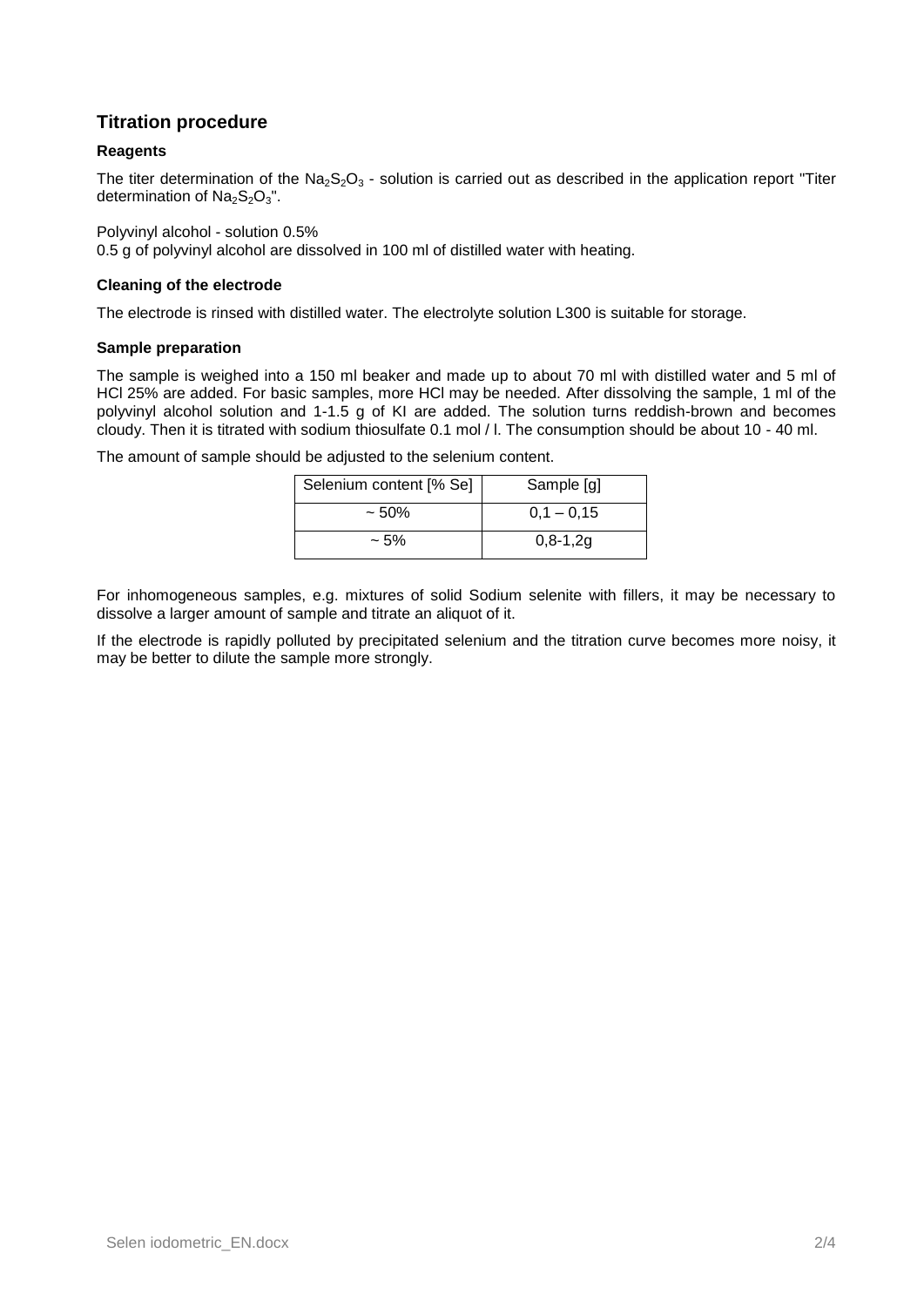## **Titration parameter**

**Sample titration**



| Default method          |                     |                            |                 |
|-------------------------|---------------------|----------------------------|-----------------|
| Method type             | Automatic titration |                            |                 |
| Modus                   | Dynamic             |                            |                 |
| Measured value          | mV                  |                            |                 |
| Measuring speed / drift | User defined        | Minimum holding time       | 5 <sub>s</sub>  |
|                         |                     | Maximum holding time       | 15 <sub>s</sub> |
|                         |                     | Measuring time             | 3s              |
|                         |                     | Drift                      | 8 mV/min        |
| Initial waiting time    | 0 <sub>s</sub>      |                            |                 |
| Dynamic                 | average             | Max step size              | $1.0$ ml        |
|                         |                     | Slope max ml               | 10              |
|                         |                     | Min. step size             | $0.02$ ml       |
|                         |                     | Slope min. ml              | 120             |
| Damping                 | none                | <b>Titration direction</b> | increase        |
| Pretitration            | off                 | Delay time                 | 0 <sub>s</sub>  |
| End value               | off                 |                            |                 |
| EQ                      | On $(1)$            | Slope value                | 700             |
| Max. titration volume   | 50 ml               |                            |                 |
| Dosing speed            | 100%                | Filling speed              | 30 <sub>s</sub> |